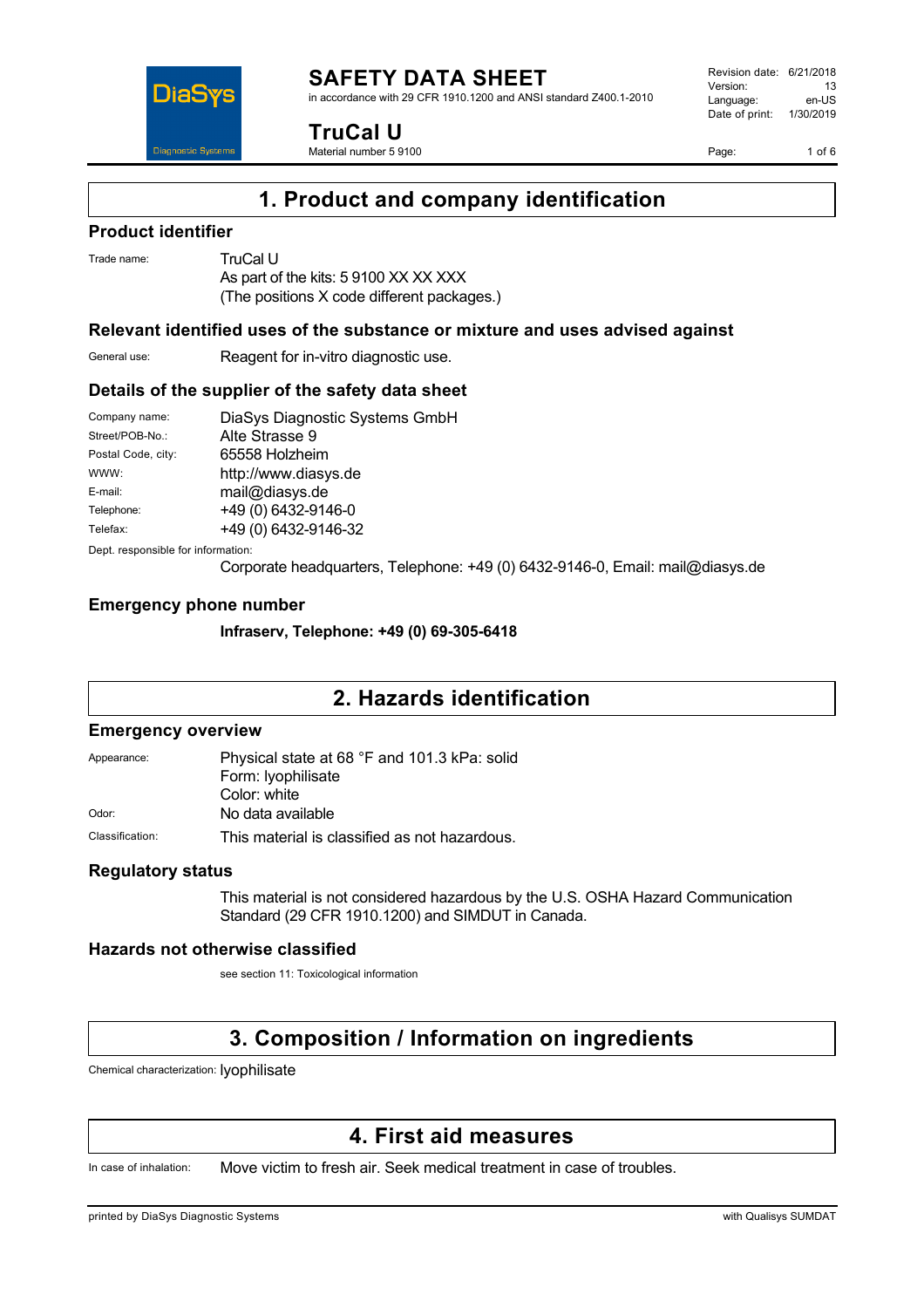

**TruCal U** Material number 5 9100

in accordance with 29 CFR 1910.1200 and ANSI standard Z400.1-2010

Page: 2 of 6

| Following skin contact: | After contact with skin, wash immediately with soap and plenty of water. In case of skin<br>reactions, consult a physician.                                                                                                                      |
|-------------------------|--------------------------------------------------------------------------------------------------------------------------------------------------------------------------------------------------------------------------------------------------|
| After eye contact:      | Immediately flush eyes with plenty of flowing water for 10 to 15 minutes holding eyelids<br>apart. Remove contact lenses, if present and easy to do. Continue rinsing. In case of<br>troubles or persistent symptoms, consult an opthalmologist. |
| After swallowing:       | Rinse mouth immediately and drink plenty of water. Never give anything by mouth to an<br>unconscious person. Induce vomiting. Seek medical attention.                                                                                            |
|                         | Most important symptoms/effects, acute and delayed                                                                                                                                                                                               |
|                         | No data available                                                                                                                                                                                                                                |

### **Information to physician**

Treat symptomatically.

# **5. Fire fighting measures**

Flash point/flash point range:

not combustible

Auto-ignition temperature: No data available

Suitable extinguishing media:

Product is non-combustible. Extinguishing materials should therefore be selected according to surroundings.

#### **Specific hazards arising from the chemical**

Fires in the immediate vicinity may cause the development of dangerous vapors.

Protective equipment and precautions for firefighters:

Wear self-contained breathing apparatus.

| 6. Accidental release measures |                                                                                                                                                                        |  |
|--------------------------------|------------------------------------------------------------------------------------------------------------------------------------------------------------------------|--|
| Personal precautions:          | Wear appropriate protective equipment. Avoid contact with the substance.<br>Do not inhale substance. Provide adequate ventilation.                                     |  |
| Environmental precautions:     |                                                                                                                                                                        |  |
|                                | Do not allow to penetrate into soil, waterbodies or drains.                                                                                                            |  |
| Methods for clean-up:          | Take up mechanically, placing in appropriate containers for disposal.<br>Clean the contaminated area with: chlorine-based bleaching agents (5%-solution) and<br>water. |  |

# **7. Handling and storage**

### **Handling**

Advices on safe handling: Provide adequate ventilation, and local exhaust as needed. Avoid contact with skin, eyes, and clothing. Do not inhale substance. After worktime and during work intervals the affected skin areas must be thoroughly cleaned. Wear appropriate protective equipment. Take off contaminated clothing and wash it before reuse. Safety shower and eye wash station should be easily accessible to the work area.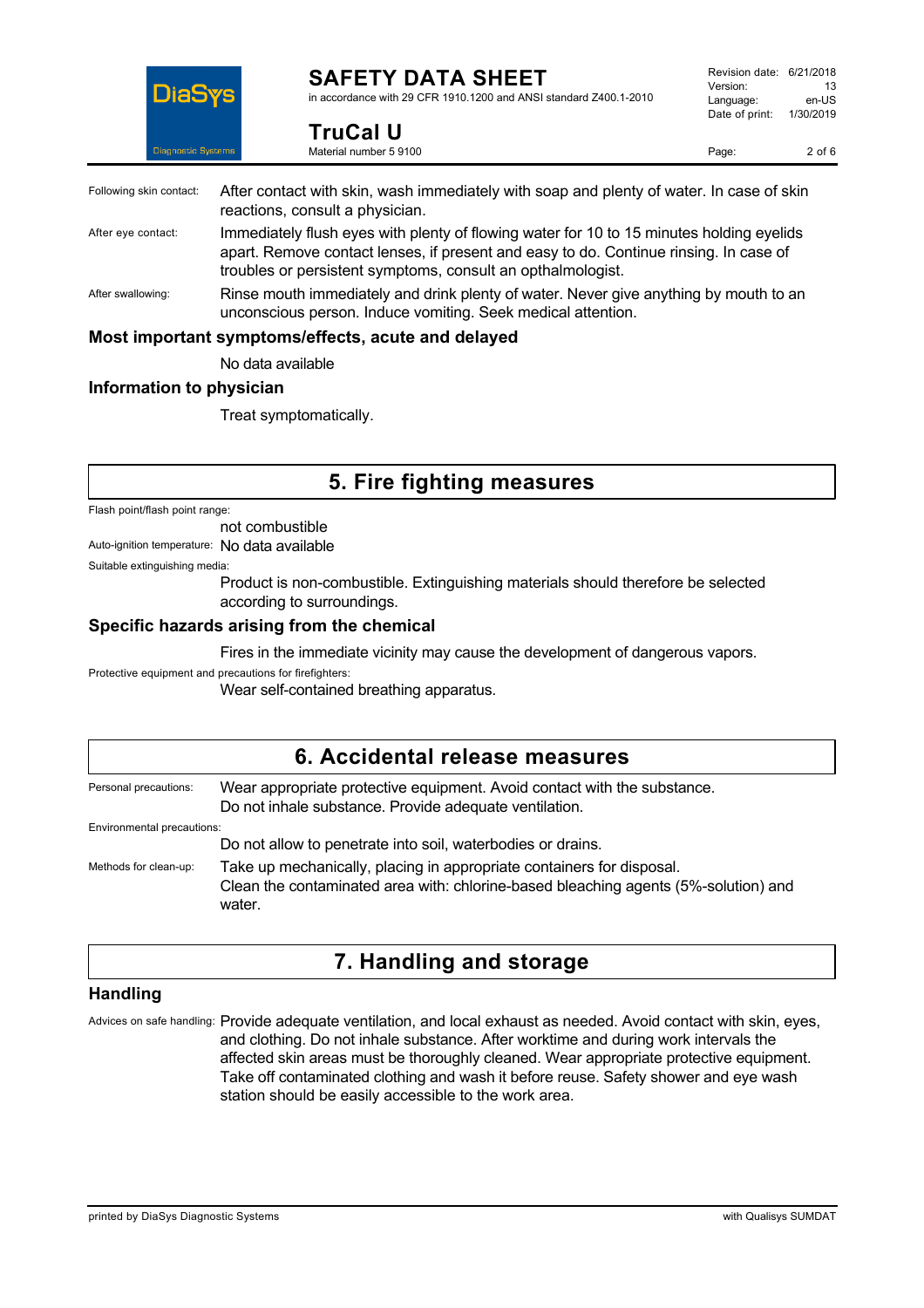

#### **SAFETY DATA SHEET** in accordance with 29 CFR 1910.1200 and ANSI standard Z400.1-2010

**TruCal U**

Material number 5 9100

Page: 3 of 6

#### **Storage**

Requirements for storerooms and containers:

Keep container in a well-ventilated place. Keep containers tightly closed and at a temperature between 35.6 °F and 46.4 °F. Protect from light. Keep sterile.

# **8. Exposure controls / personal protection**

### **Engineering controls**

Provide good ventilation and/or an exhaust system in the work area. See also information in chapter 7, section storage.

## **Personal protection equipment (PPE)**

Eye/face protection Tightly sealed goggles according to OSHA Standard - 29 CFR: 1910.133 or ANSI Z87.1-2010. OSHA Standard - 29 CFR: 1910.133 or ANSI Z87.1-2003 Skin protection **Wear suitable protective clothing.** Protective gloves according to OSHA Standard - 29 CFR: 1910.138. Glove material: Nitrile rubber - Breakthrough time: >480 min. Observe glove manufacturer's instructions concerning penetrability and breakthrough time. Respiratory protection: Provide adequate ventilation. General hygiene considerations: Take off contaminated clothing and wash it before reuse. Do not inhale substance. After worktime and during work intervals the affected skin areas must be thoroughly cleaned.

# **9. Physical and chemical properties**

Safety shower and eye wash station should be easily accessible to the work area.

# **Information on basic physical and chemical properties**

| Appearance:                              | Physical state at 68 °F and 101.3 kPa: solid<br>Form: Iyophilisate<br>Color: white |
|------------------------------------------|------------------------------------------------------------------------------------|
| Odor:                                    | No data available                                                                  |
| Odor threshold:                          | No data available                                                                  |
| pH value:                                | not applicable                                                                     |
| Melting point/freezing point:            | No data available                                                                  |
| Initial boiling point and boiling range: | No data available                                                                  |
| Flash point/flash point range:           | not combustible                                                                    |
| Evaporation rate:                        | No data available                                                                  |
| Flammability:                            | No data available                                                                  |
| Explosion limits:                        | No data available                                                                  |
| Vapor pressure:                          | No data available                                                                  |
| Vapor density:                           | No data available                                                                  |
| Density:                                 | No data available                                                                  |
| Water solubility:                        | complete soluble                                                                   |
| Partition coefficient: n-octanol/water:  | No data available                                                                  |
| Auto-ignition temperature:               | No data available                                                                  |
| Thermal decomposition:                   | No data available                                                                  |
|                                          |                                                                                    |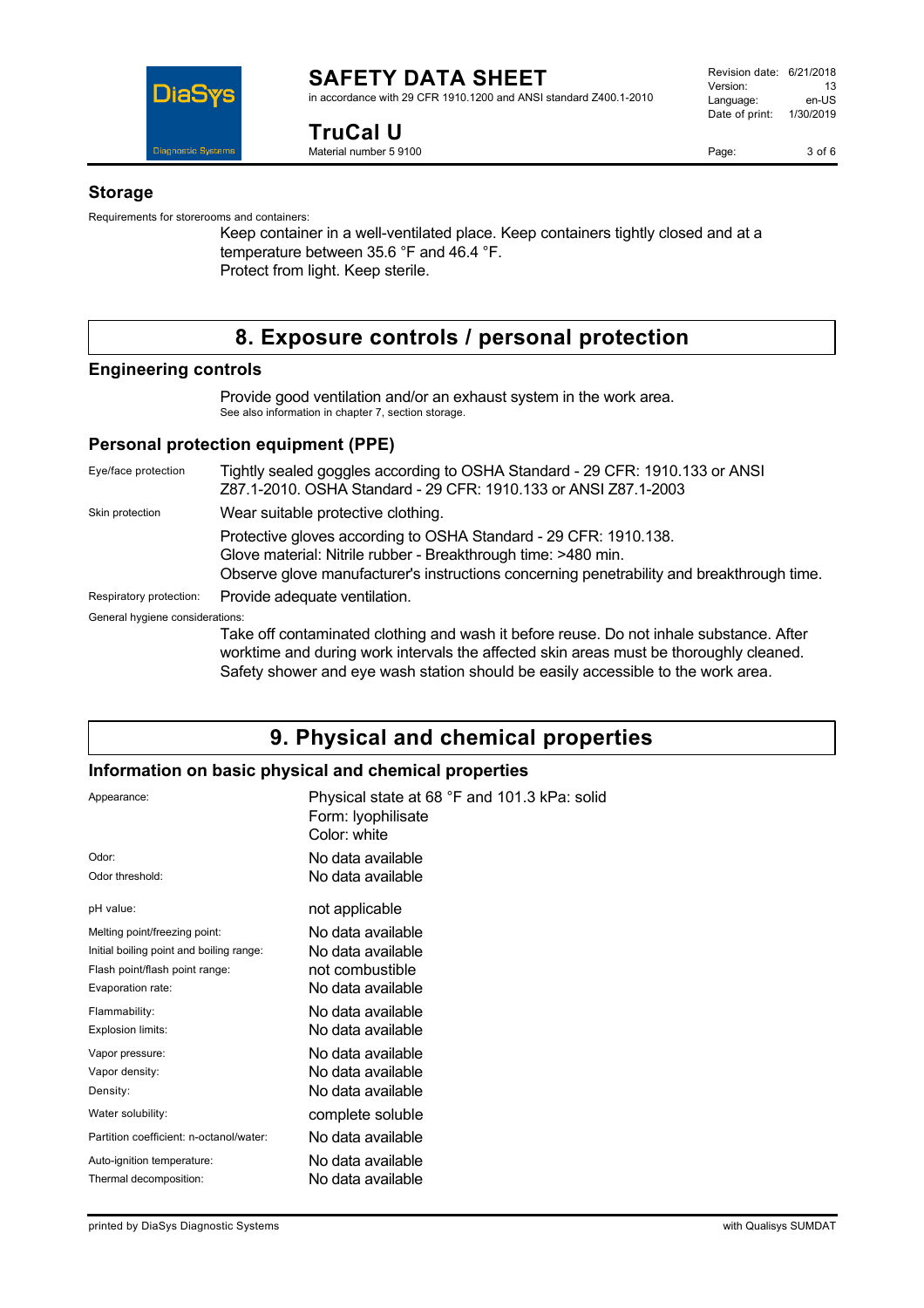

in accordance with 29 CFR 1910.1200 and ANSI standard Z400.1-2010

**TruCal U**

Material number 5 9100

Revision date: 6/21/2018 Version: 13<br>Language: en-LIS Language: Date of print: 1/30/2019

Page: 4 of 6

Additional information: No data available

# **10. Stability and reactivity**

Reactivity: No data available

Chemical stability: Stable under recommended storage conditions.

#### Possibility of hazardous reactions

No hazardous reactions known.

Conditions to avoid: Protect against heat /sun rays.

Incompatible materials: Strong acids and alkalis

Hazardous decomposition products:

No decomposition when used properly.

Thermal decomposition: No data available

# **11. Toxicological information**

### **Toxicological tests**

Toxicological effects: Acute toxicity (oral): Lack of data.

Acute toxicity (dermal): Lack of data. Acute toxicity (inhalative): Lack of data. Skin corrosion/irritation: Lack of data. Serious eye damage/irritation: Lack of data. Sensitisation to the respiratory tract: Lack of data. Skin sensitisation: Lack of data. Germ cell mutagenicity/Genotoxicity: Lack of data. Carcinogenicity: Lack of data. Reproductive toxicity: Lack of data. Effects on or via lactation: Lack of data.

Specific target organ toxicity (single exposure): Lack of data.

Specific target organ toxicity (repeated exposure): Lack of data.

Aspiration hazard: Lack of data.

# **12. Ecological information**

### **Ecotoxicity**

Further details: No data available

### **Mobility in soil**

No data available

### **Persistence and degradability**

Further details: No data available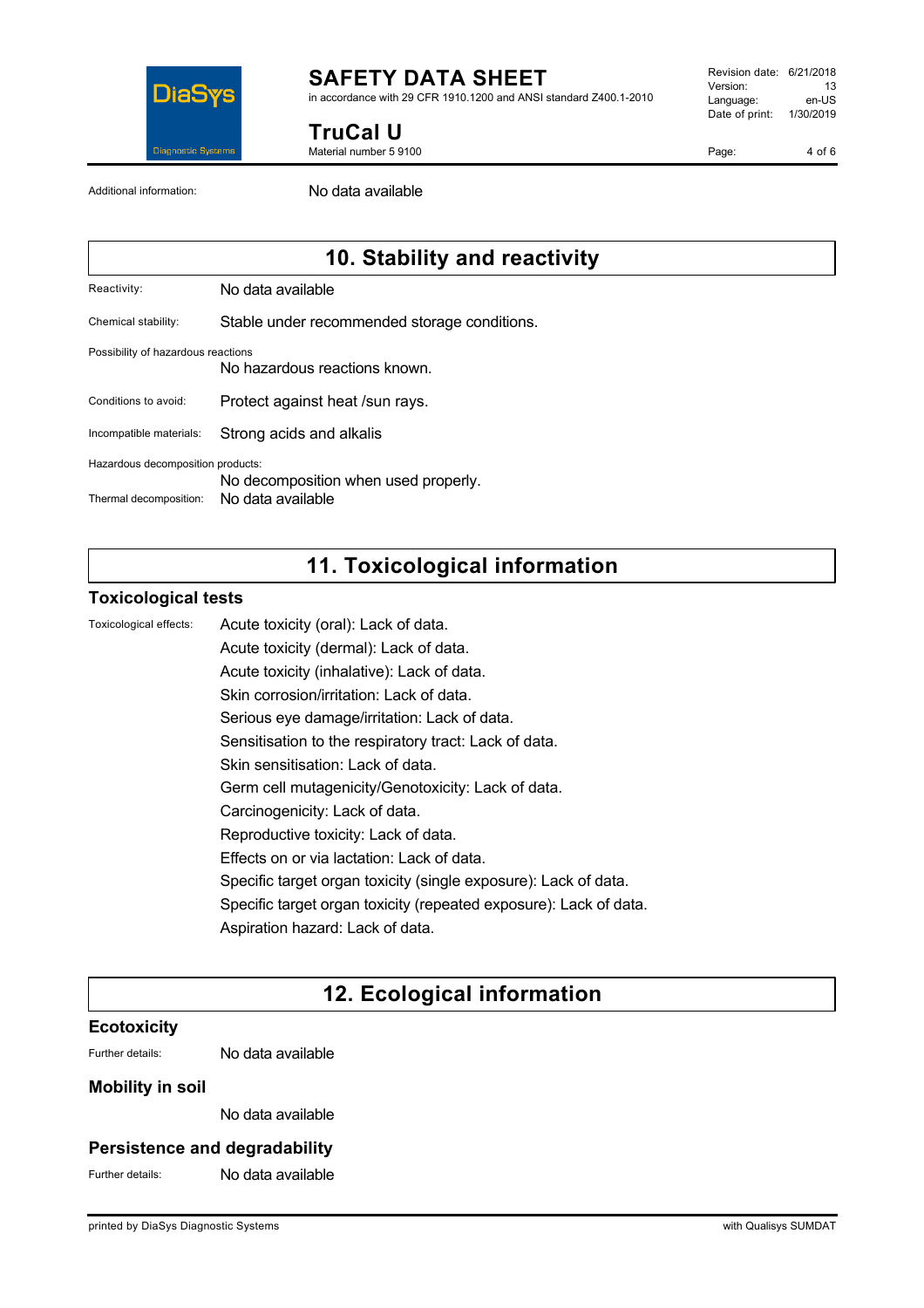in accordance with 29 CFR 1910.1200 and ANSI standard Z400.1-2010

# **TruCal U**

Material number 5 9100

Page: 5 of 6



#### **Additional ecological information**

General information: Do not allow to enter into ground-water, surface water or drains.

# **13. Disposal considerations**

#### **Product**

Recommendation: Special waste. Dispose of waste according to applicable legislation.

#### **Contaminated packaging**

Recommendation: Dispose of waste according to applicable legislation. Non-contaminated packages may be recycled.

# **14. Transport information**

#### **USA: Department of Transportation (DOT)**

Proper shipping name: Not restricted

#### **Sea transport (IMDG)**

| Proper shipping name: | Not restricted |
|-----------------------|----------------|
| Marine pollutant:     | no             |

#### **Air transport (IATA)**

Proper shipping name: Not restricted

#### **Further information**

No dangerous good in sense of these transport regulations.

# **15. Regulatory information**

### **National regulations - Great Britain**

Hazchem-Code:

# **16. Other information**

#### Hazard rating systems: **0 1 0** NFPA Hazard Rating: Health: 1 (Slight) Fire: 0 (Minimal) Reactivity: 0 (Minimal) HMIS Version III Rating: Health: 1 (Slight) Flammability: 0 (Minimal) Physical Hazard: 0 (Minimal) Personal Protection: X = Consult your supervisor Reason of change: General revision Date of first version: 7/8/2008



### **Department issuing data sheet**

Contact person: see section 1: Dept. responsible for information